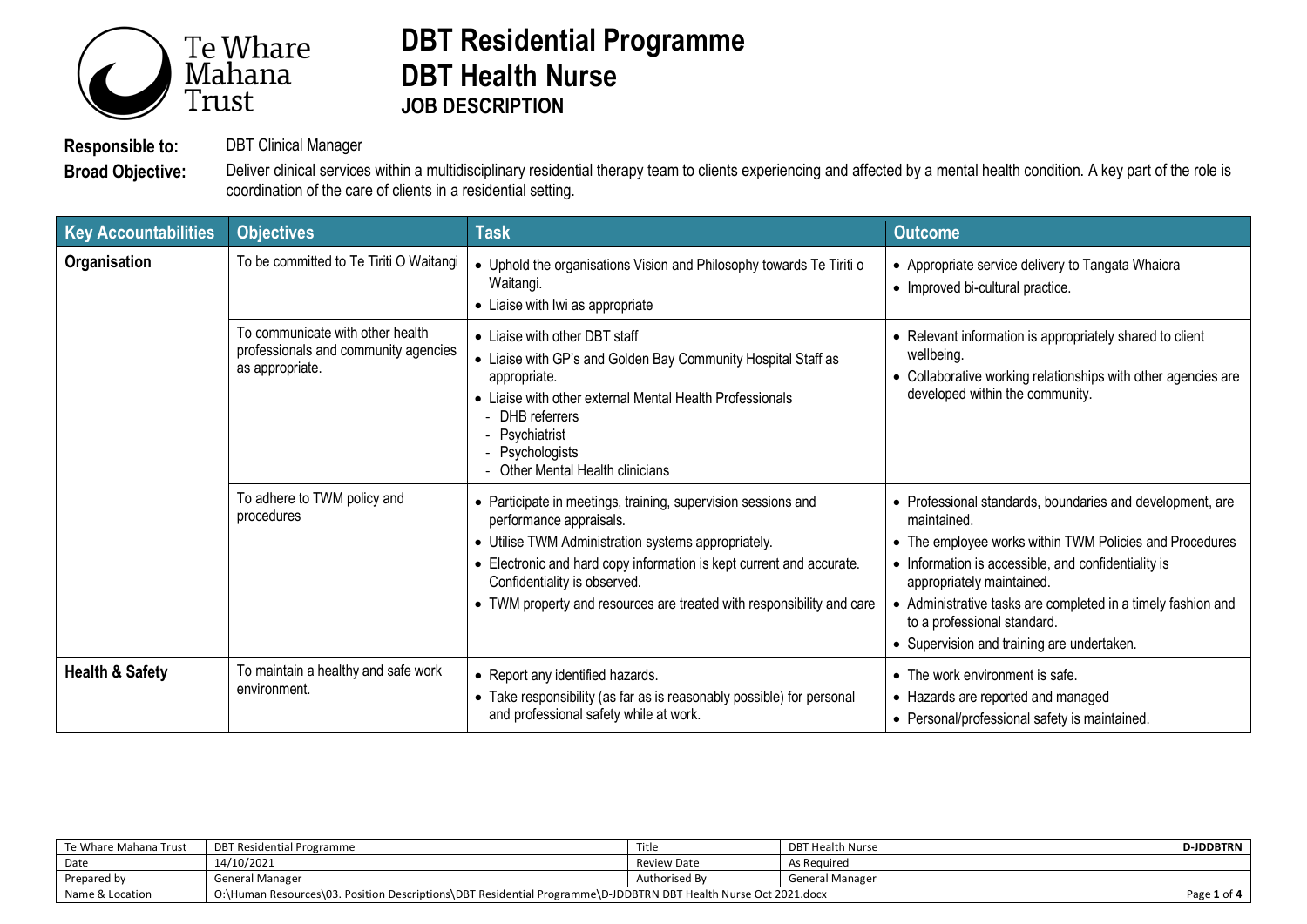| <b>Key Accountabilities</b> | <b>Objectives</b>                                                                               | <b>Task</b>                                                                                                                                                                                                                                                                                                                                                                                                                                                                                                                                                                                                                                                                                                                                                                                                                                                     | <b>Outcome</b>                                                                                                                                                                                                                                                                                                                                                                                                                                                                                                                                                                                                                                                                          |
|-----------------------------|-------------------------------------------------------------------------------------------------|-----------------------------------------------------------------------------------------------------------------------------------------------------------------------------------------------------------------------------------------------------------------------------------------------------------------------------------------------------------------------------------------------------------------------------------------------------------------------------------------------------------------------------------------------------------------------------------------------------------------------------------------------------------------------------------------------------------------------------------------------------------------------------------------------------------------------------------------------------------------|-----------------------------------------------------------------------------------------------------------------------------------------------------------------------------------------------------------------------------------------------------------------------------------------------------------------------------------------------------------------------------------------------------------------------------------------------------------------------------------------------------------------------------------------------------------------------------------------------------------------------------------------------------------------------------------------|
| <b>Programme Structure</b>  | • To be an effective & collaborative<br>member of the DBT clinical day<br>staff team            | • Cover colleagues' positions when needed<br>• Clinical tasks related to coordinating care with other team roles (e.g.<br>coaches, care coordinator, etc.)                                                                                                                                                                                                                                                                                                                                                                                                                                                                                                                                                                                                                                                                                                      | • Ensure clinical services provided in effective and<br>professional manner<br>• Relationships with referrers, clients, DBT staff are built and<br>maintained                                                                                                                                                                                                                                                                                                                                                                                                                                                                                                                           |
| <b>Clients</b>              | To provide effective and quality care<br>coordination and treatment for<br>residential clients. | • Work in partnership with clients to help them achieve health treatment<br>goals focused on improving their independence and the quality of life,<br>adhering to DBT protocols.<br>• Collaboratively formulate, implement, monitor, and review an<br>individualised client health treatment plan together with the client and<br>therapist, with a holistic approach to wellbeing.<br>• Consult regularly with other members of the residential treatment team<br>to assure quality health care.<br>• Network and liaise with other organisations and Mental Health<br>professionals to coordinate and assist in the smooth transition of care.<br>• Provide support and advocacy to minimise barriers to the use of health,<br>education and welfare service. Encourage and facilitate family/Whanau<br>involvement when appropriate and with client consent. | • Clients achieve increased independence and experience<br>improved quality of life.<br>• Treatment meets the needs of the individual and is<br>responsive to change.<br>• Clients are aware of and able to access a number of<br>resources.<br>• The DBT team are kept well informed and there is clear,<br>accurate communication between and amongst the team.<br>• The clients manage practical, day to day<br>arrangements/appointments.<br>• Family/ whanau is involved when appropriate and included<br>while the client is in TWM Residential DBT Programme.<br>• Other clinicians (GP's, consultant psychiatrist) are well<br>informed and have relevant, current information. |
| Family/Whanau               | To work inclusively with<br>family/whanau**<br>(** where client permission has<br>been given)   | • Develop a supportive and professional relationship with the<br>family/whanau of Clients.<br>• Be cognisant and understanding of family/whanau concerns and<br>issues.<br>• Discern the difference between the needs of family/whanau and those<br>of clients.<br>• Maintain communication with Family/whanau.<br>Identify opportunities for involving family/whanau.                                                                                                                                                                                                                                                                                                                                                                                                                                                                                          | • Family/whanau is included in decision making where<br>appropriate and involved in supporting their family member<br>in achieving their goals whenever possible.<br>• Increased Family/whanau involvement.                                                                                                                                                                                                                                                                                                                                                                                                                                                                             |

| Te Whare Mahana Trust | DBT Residential Programme                                                                                       | Title         | DBT Health Nurse | D-IDDBTRN   |
|-----------------------|-----------------------------------------------------------------------------------------------------------------|---------------|------------------|-------------|
| Date                  | 14/10/2021                                                                                                      | Review Date   | As Reauired      |             |
| Prepared by           | <b>General Manager</b>                                                                                          | Authorised By | General Manager  |             |
| Name & Location       | O:\Human Resources\03. Position Descriptions\DBT Residential Programme\D-JDDBTRN DBT Health Nurse Oct 2021.docx |               |                  | Page 2 of 4 |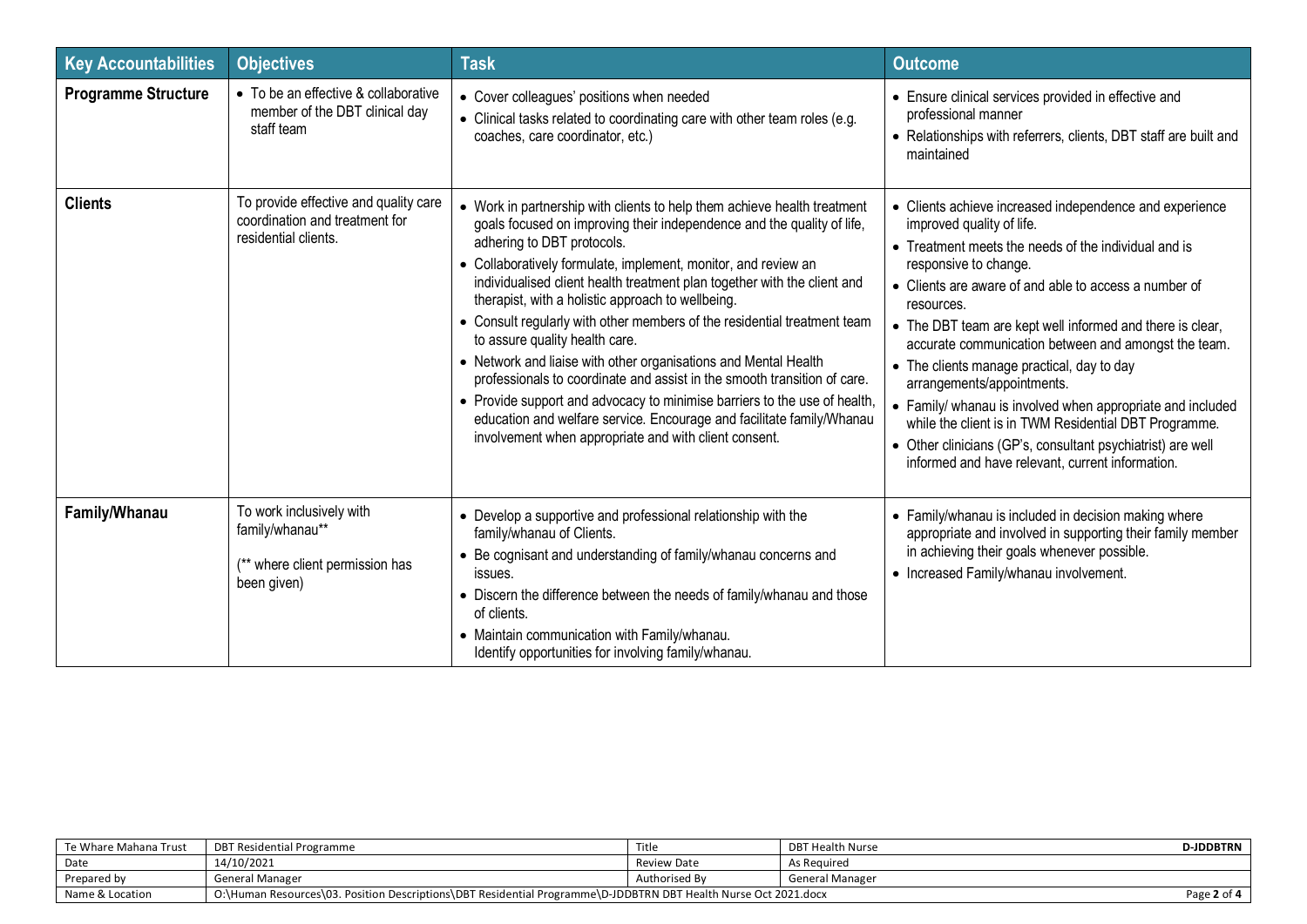| <b>Key Accountabilities</b> | <b>Objectives</b>                                                                                                                                                                                                 | <b>Task</b>                                                                                                                                                                                                                                                                                                                                                                                                                                                                                                                                                                                                                                                                                                                                                                                                                                                                                                                                                                                                                                                                                                                                                                                                                                                                                                                                                                                                                                                                                                                                                                                                                                                                                                                                                                                                                                                                                                                                                                                                                                                                          | <b>Outcome</b>                                                                                                                                                                                                                                                                                                                                                                                                                                                                                                                                                                                                                                                                                                                                                                  |
|-----------------------------|-------------------------------------------------------------------------------------------------------------------------------------------------------------------------------------------------------------------|--------------------------------------------------------------------------------------------------------------------------------------------------------------------------------------------------------------------------------------------------------------------------------------------------------------------------------------------------------------------------------------------------------------------------------------------------------------------------------------------------------------------------------------------------------------------------------------------------------------------------------------------------------------------------------------------------------------------------------------------------------------------------------------------------------------------------------------------------------------------------------------------------------------------------------------------------------------------------------------------------------------------------------------------------------------------------------------------------------------------------------------------------------------------------------------------------------------------------------------------------------------------------------------------------------------------------------------------------------------------------------------------------------------------------------------------------------------------------------------------------------------------------------------------------------------------------------------------------------------------------------------------------------------------------------------------------------------------------------------------------------------------------------------------------------------------------------------------------------------------------------------------------------------------------------------------------------------------------------------------------------------------------------------------------------------------------------------|---------------------------------------------------------------------------------------------------------------------------------------------------------------------------------------------------------------------------------------------------------------------------------------------------------------------------------------------------------------------------------------------------------------------------------------------------------------------------------------------------------------------------------------------------------------------------------------------------------------------------------------------------------------------------------------------------------------------------------------------------------------------------------|
| <b>Nursing</b>              | To provide medication management<br>which meets all regulatory<br>requirements<br>To support the physical health<br>requirements of all clients.<br>To provide Infection Control Officer<br>role to organisation. | • Oversee medication administration by allied staff in accordance with<br>protocols and procedures.<br>• Arrange regular, and as required, consultations with clients and their<br>psychiatrists/GPs to ensure that regular medication reviews are<br>performed.<br>• Liaise with clients and Psychiatrists/GPs with medication changes.<br>• Review & update medication protocols as required.<br>• Train and certify staff in the administration of medication and<br>emergency response; update & review training needs regularly and<br>as required.<br>• Monitor and account for Controlled medications.<br>• Review & respond to medication incidents.<br>• Monitor clients' supply of medications and re-order & arrange<br>collection of replacement medication.<br>• Review medication compliance, safety, efficacy & side effects with<br>clients on a regular basis, and arrange for reviews with prescriber as<br>indicated.<br>• Monitor clients who are withdrawing from medication or commencing<br>medication changes and liaise with prescribers.<br>• Accompany clients to consultations to provide advocacy, support,<br>follow-up and documentation, as needed.<br>• During the admission process, establish a relationship with client's<br>prescribing psychiatrist and ensure a Video link is established.<br>• Ensure new residents transfer care and records to GB Medical<br>Centre and arrange initial visit on admission.<br>• Monitor physical health issues of residents and ensure routine<br>follow-up of chronic conditions.<br>• Triage acute physical health issues, arrange consultation with health<br>professional as indicated, and accompany as required.<br>• Consult, as required, with GB GPs re suitability of pending clients.<br>• Oversee Infection Control Policy organisationally; monitor policy<br>adherence, review incidents, ensure regular education/training of<br>staff & residents.<br>• Ensure staff members are trained and regularly updated in Body<br>Fluid Spills protocols; review and respond to spills incidents. | • Medications are managed safely and within regulatory<br>requirements.<br>• Staff members have annual Medication Certification.<br>• Clients receive support, supervision (as required) and<br>monitoring of medication and medication changes.<br>• All new clients are registered with a GP.<br>• Client's physical health is monitored and any ongoing<br>treatment requirements are provided.<br>• TWM Infection Control; Programme meets the required<br>standards (MHSS)<br>• All protocols are met for Body Fluid Spills and Infection<br>Control.<br>• Reporting requirements are met<br>• Documentation standards are maintained.<br>• Professional Licence is maintained<br>• Relationships maintained through networking<br>• Other duties completed, if necessary. |

| Te Whare Mahana Trust | DBT Residential Programme                                                                                       | Title         | <b>DBT Health Nurse</b> | <b>D-JDDBTRN</b> |
|-----------------------|-----------------------------------------------------------------------------------------------------------------|---------------|-------------------------|------------------|
| Date                  | 14/10/2021                                                                                                      | Review Date   | As Reguired             |                  |
| Prepared by           | General Manager                                                                                                 | Authorised Bv | <b>General Manager</b>  |                  |
| Name & Location       | O:\Human Resources\03. Position Descriptions\DBT Residential Programme\D-JDDBTRN DBT Health Nurse Oct 2021.docx |               |                         | Page 3 of 4      |